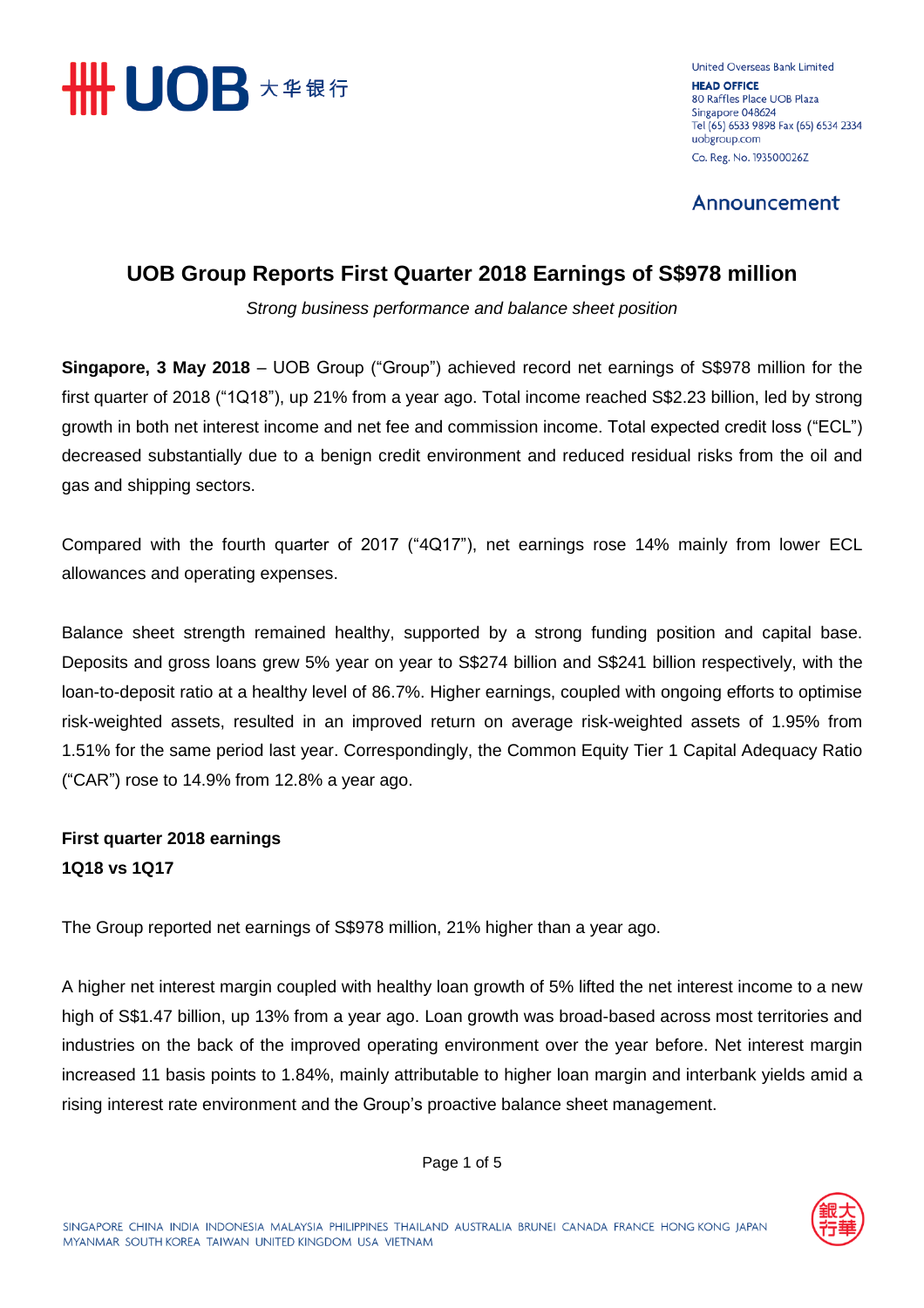

Net fee and commission income registered strong growth of 18% to S\$517 million. Strong momentum in wealth management and fund management continued to support the uplift in fee income. Loan-related fee income increased 24% while credit card fees rose 11% year on year. Other non-interest income decreased 22% to S\$244 million, mainly from lower net trading income due to fair value changes on hedges of structural positions.

All business segments delivered good performance year on year. Group Retail reported income growth of 6% to S\$963 million mainly from wealth management and fee-based products. Group Wholesale Banking income grew 4% to S\$928 million supported by higher cash management, trade and investment banking activities. Global Markets also reported double-digit income growth of 20% to S\$142 million, driven by favourable foreign exchange movements.

Total expenses increased 11% over the same quarter last year, due to higher performance-related staff costs and IT-related expenses, as the Group continued to invest in talent, technology and infrastructure to enhance its connectivity, digitalisation, product capabilities and services. The expense-to-income ratio increased one percentage point year on year to 44.2%.

Total ECL and other allowances more than halved to S\$80 million, due to a benign credit environment and reduced residual risks from the oil and gas and shipping sectors. Specifically, credit costs on non-performing loans ("NPL") reduced substantially from 49 basis points to 12 basis points.

Total ECL allowance for performing assets remained relatively unchanged from year-end 2017 at S\$1.98 billion as at 31 March 2018. This amount exceeds the 1% general allowance requirement under the revised MAS Notice 612 Credit Files, Grading and Provisioning.

### **1Q18 versus 4Q17**

The Group reported net earnings of S\$978 million in 1Q18, 14% higher than the previous quarter. The increase was led by healthy growth in net interest income and net fee and commission income, coupled with lower ECL allowance and operating expenses.

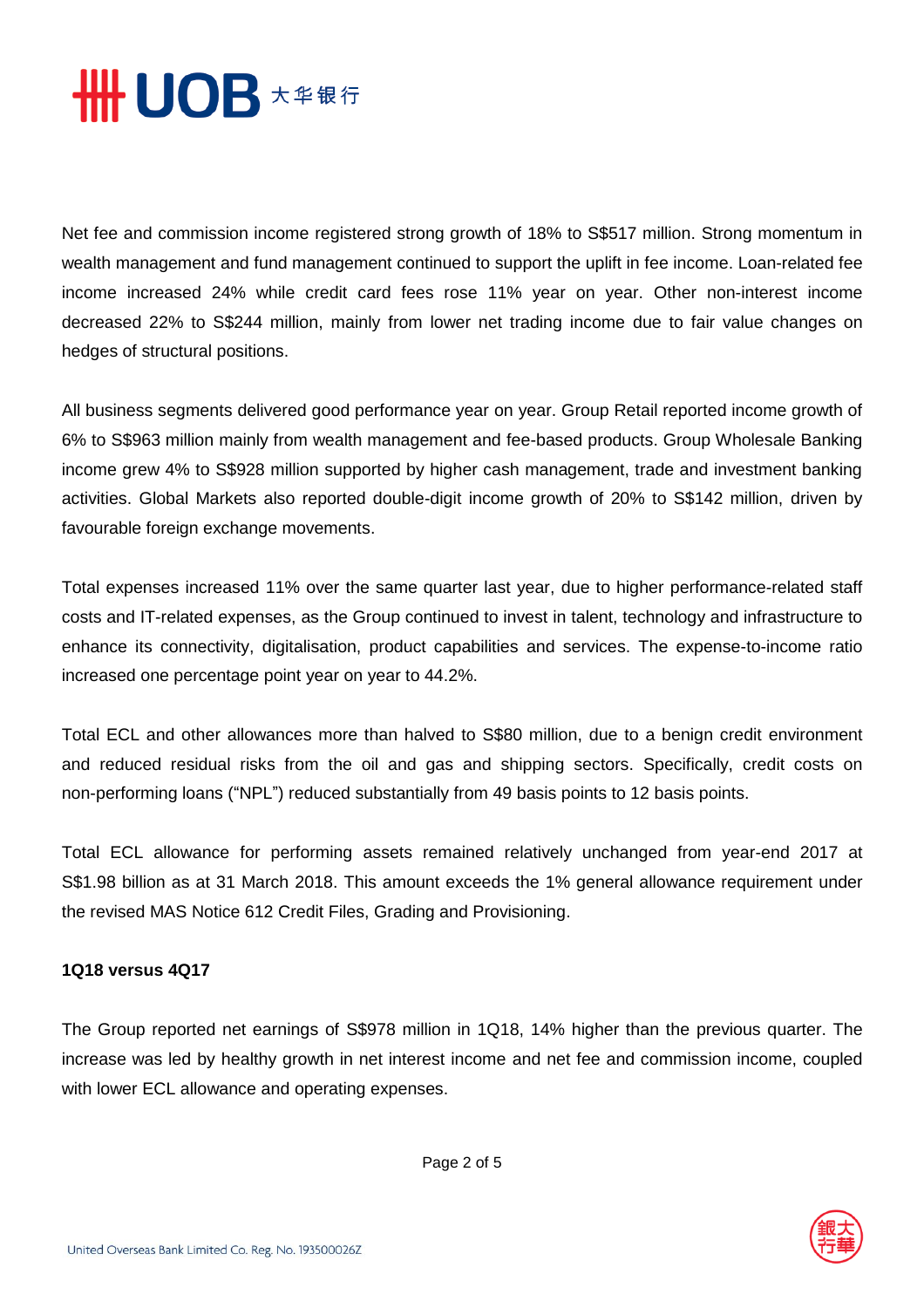



Net interest income increased to S\$1.47 billion, from continued loan growth and a net interest margin increase of three basis points to 1.84%.

Net fee and commission income increased 2% quarter on quarter to S\$517 million, led by higher wealth, fund management and loan-related fees. This was offset by lower net trading income and resulted in the slight decrease in total non-interest income to S\$761 million.

Total expenses reduced 4% from the previous quarter to S\$987 million due to higher year-end seasonal revenue-related and professional fee expenses in 4Q17. The expense-to-income ratio improved 180 basis points quarter on quarter to 44.2%.

Total ECL and other allowances were lower at S\$80 million mainly due to a benign credit environment and reduced lingering risks from the oil and gas and shipping sectors.

## **Strong balance sheet and capital position**

The Group continues to maintain a strong funding position with a healthy loan-to-deposit ratio of 86.7%. Customer deposits grew in tandem with loan growth to S\$274 billion as at 31 March 2018.

Total ECL allowances as at 31 March 2018 decreased 5% year on year to S\$3.91 billion. The quarter-on-quarter decrease of 2% was due to lower ECL allowance on NPL. The NPL ratio declined to 1.7% as at 31 March 2018, while coverage for non-performing assets remained adequate at 91%, or 190% after taking collateral into account.

The average Singapore dollar and all-currency liquidity coverage ratios during 1Q18 were 174% and 128% respectively, well above the corresponding regulatory requirements of 100% and 90%.

The net stable funding ratio was 111% as at 31 March 2018, above the minimum requirement of 100%.

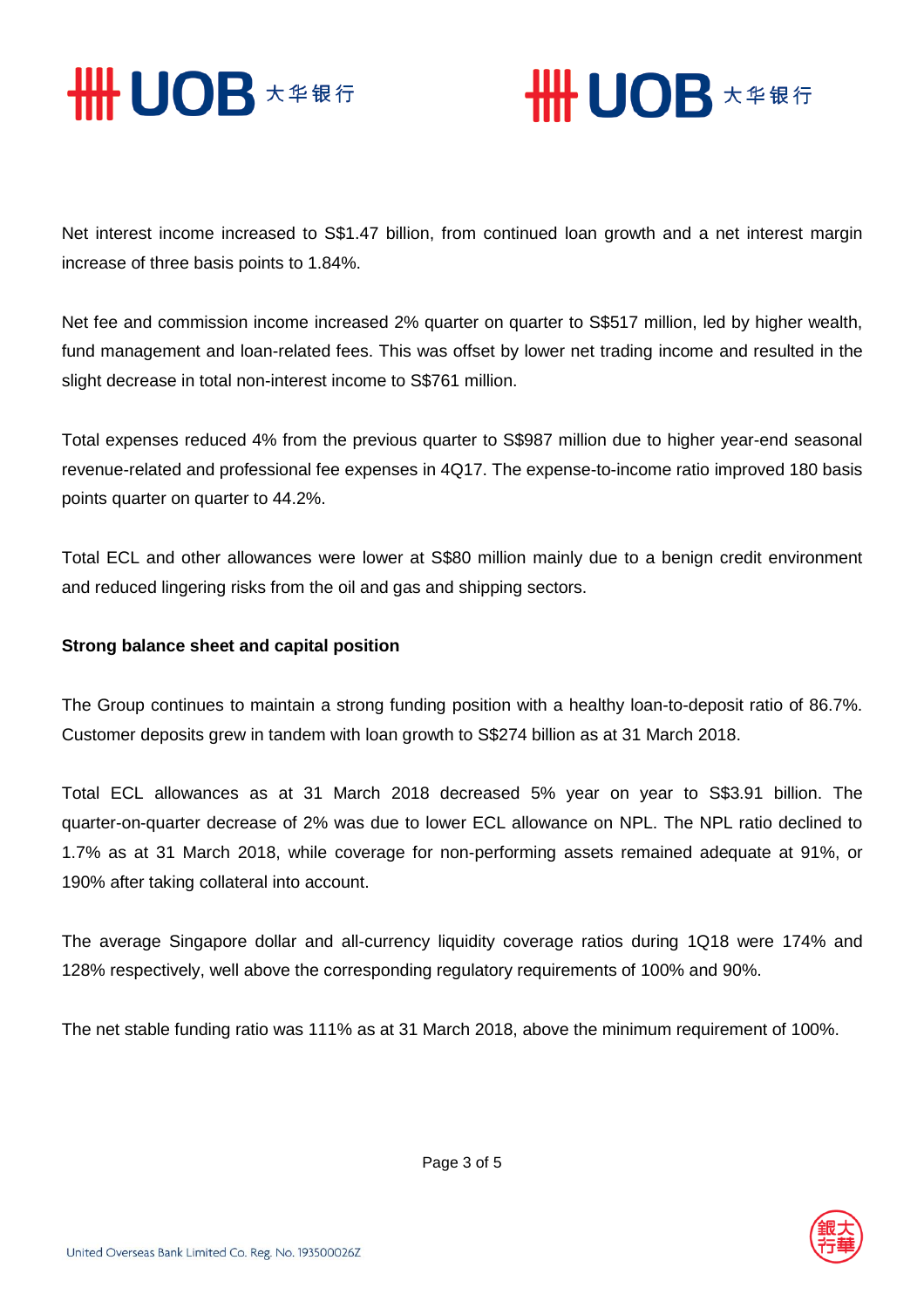Shareholders' equity increased 12% from a year ago to S\$37.9 billion from higher retained earnings and the issuance of US\$650 million perpetual capital securities. Compared with the previous quarter, shareholders' equity increased 3% due to higher retained earnings.

As at 31 March 2018, the Group's Common Equity Tier 1 stood at 14.9% from an increase in retained earnings for the quarter. The Group's leverage ratio of 8.2% was more than double the regulatory minimum requirement of 3%.

### **CEO's statement**

Mr Wee Ee Cheong, UOB's Deputy Chairman and Chief Executive Officer, said, "Against a backdrop of an improving operating environment and a pick-up in customers' activities, we achieved our strongest quarter ever, with double-digit percentage earnings growth.

"With the more benign environment and issues in the oil and gas segment largely addressed, our NPL ratio and credit costs improved. Our balance sheet remained strong, backed by healthy capital and liquidity positions. Our recent maiden issuances of a covered bond in sterling, onshore Chinese yuan financial bond – both firsts by a Singapore bank – and US dollar-denominated senior notes were well-received and reflected investor confidence in the Bank.

"We continue to invest in our core franchise, riding on the growing digital connectivity in the region to enhance the customer experience for consumers and businesses. For example, we are the first regional bank to establish a joint venture to provide a next-generation digital credit assessment solution to make it smarter and faster for companies to extend credit to underserved customers across ASEAN.

"Despite ongoing trade tensions and financial market volatilities, we are confident of Asia's economic fundamentals and growth potential which continue to present immense opportunities given rising urbanisation, affluence and business flows. As a long-term player with an extensive footprint and connectivity in the region, UOB is well-placed to meet our customers' growth needs."

– Ends –

Page 4 of 5